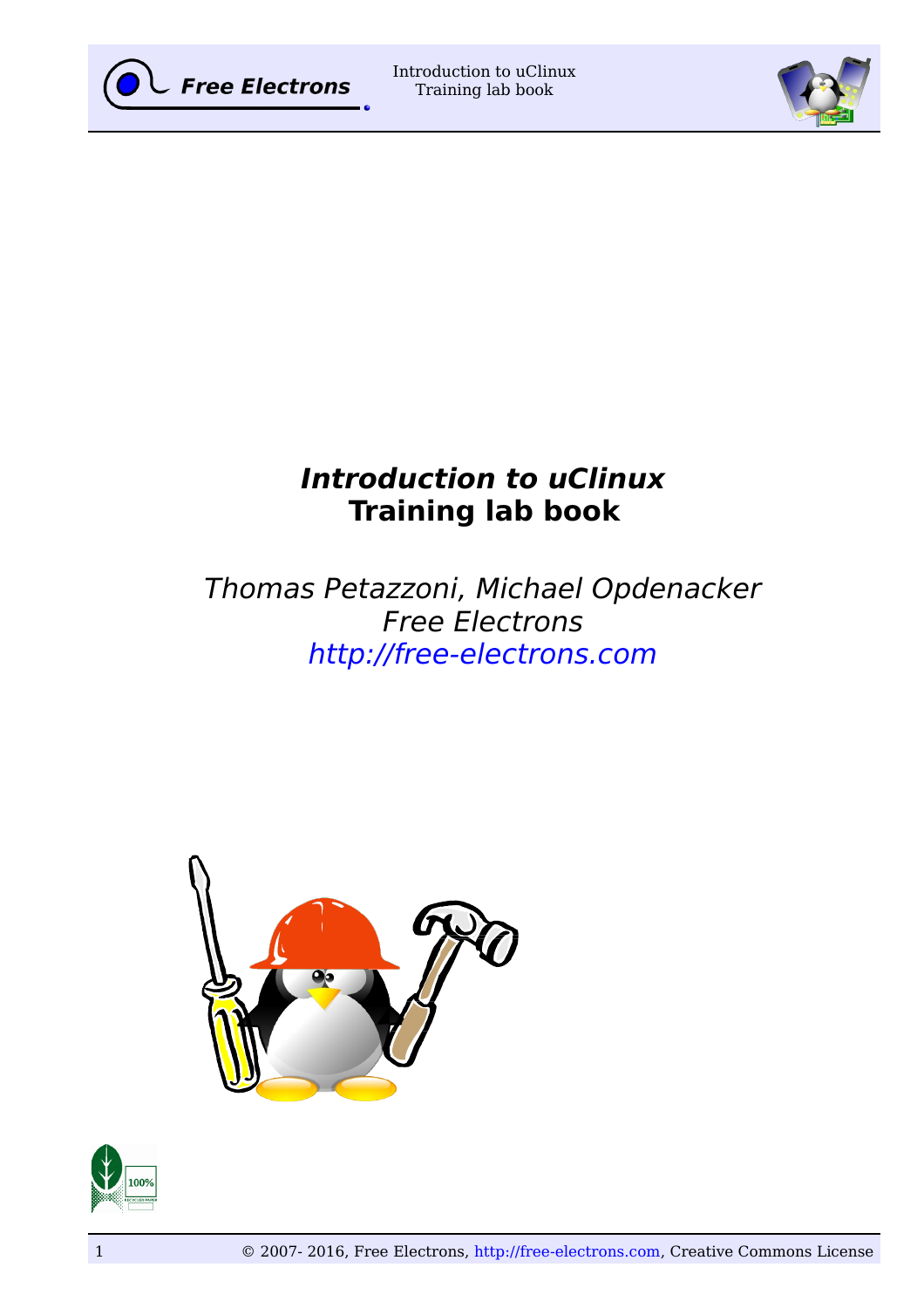

Introduction to uClinux Training lab book



# **About this document**

This document was part of an embedded Linux training from Free Electrons.

#### **Caution: this document isn't maintained any more. Therefore, it is very likely to contain obsolete parts.**

You will find the whole training materials (slides and lab book) on [http://free-electrons.com/training](http://free-electrons.com/training/linux26)

Lab data can be found on [http://free-electrons.com/labs/custom-labs.tar.bz2.](http://free-electrons.com/labs/custom-labs.tar.bz2)

### **Copying this document**

© 2016, Free Electrons, [http://free-electrons.com.](http://free-electrons.com/)



This document is released under the terms of the [Creative Commons Attribution-](http://creativecommons.org/licenses/by-sa/3.0/)[ShareAlike 3.0 license.](http://creativecommons.org/licenses/by-sa/3.0/) This means you are free to download, distribute and even modify it, under certain conditions.

Document updates and translations available on [.http://free-electrons.com/docs/uclinux.](http://free-electrons.com/docs/uclinux)

Corrections, suggestions, contributions and translations are welcome!

# **Training setup**

See the training labs on<http://free-electrons.com/training/drivers>for setup instructions, which are shared with these practical labs.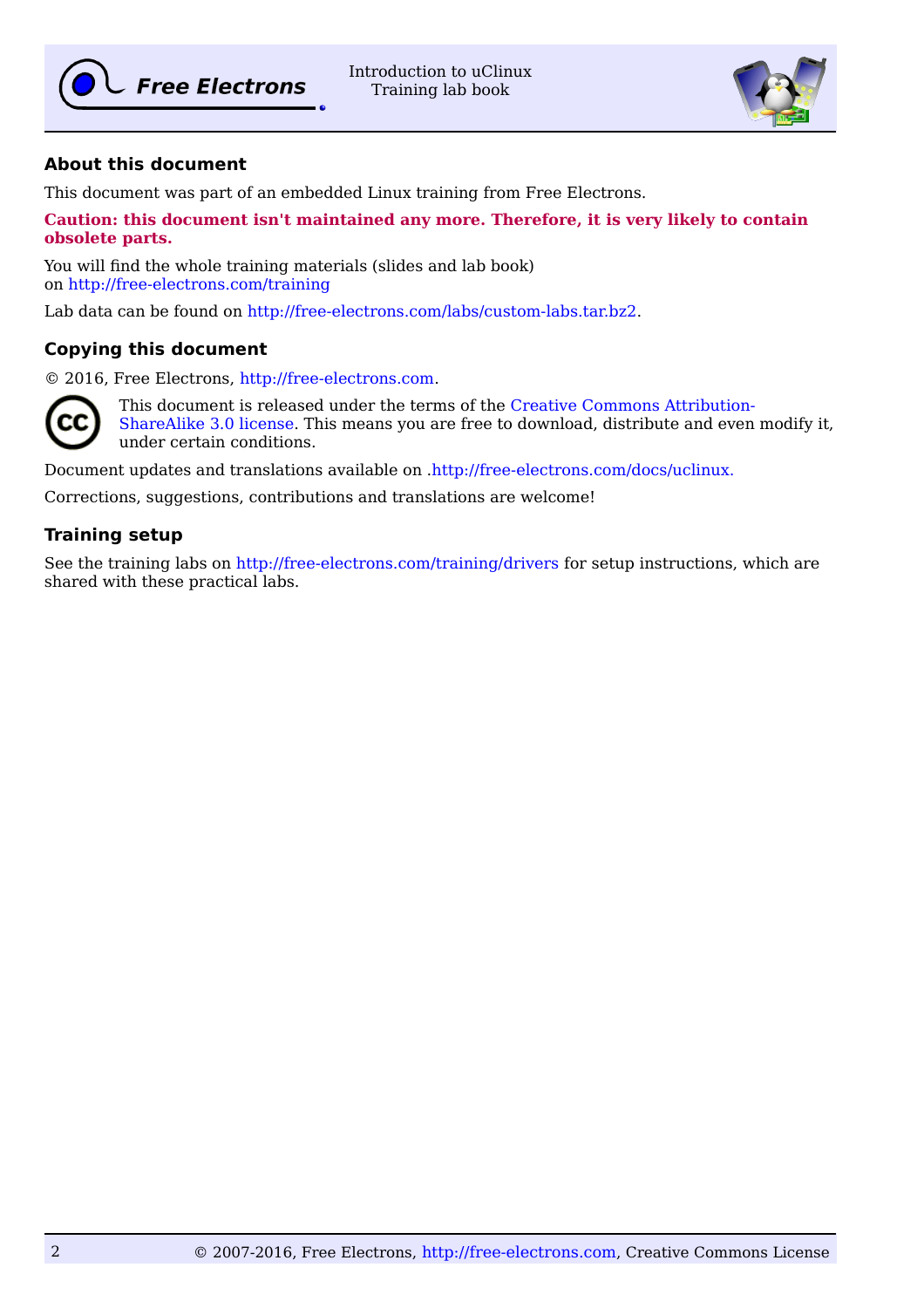# **uClinux / lab1 - Using uClinux-dist**

Objective: use the uClinux-dist distribution to compile a kernel and a root filesystem for a virtual MMU-less ARM system

After this lab, you will be able to

- Install a cross-compiling toolchain for uClinux
- Configure the uClinux-dist distribution
- Run the uClinux-dist build tool to generate a kernel image and root filesystem for a virtual MMU-less ARM system.
- Boot your virtual system with the kernel and root filesystem that you created.

#### **Lab setup**

Go to the /mnt/labs/uclinux/lab1 directory.

In /mnt/labs/uclinux/lab1/, you will find:

Useful stuff...

### **Target system**

We are going to use the SkyEye [\(http://skyeye.org\)](http://skyeye.org/) emulator to run a virtual AT91 ARM7TDMI EB01 board. SkyEye's engine is derived from the GNU Debugger (GDB), and was once called GDB/Armulator.

Install the SkyEye emulator:

apt-get install skyeye

#### **uClinux toolchain**

Download the arm-linux-tools-20070808 toolchain from <http://ftp.snapgear.org/pub/snapgear/tools/arm-linux/>.

This is a big file (272 MB). In case the SnapGear website is down or slow, you can also download this toolchain from [http://free](http://free-electrons.com/labs/tools)[electrons.com/labs/tools,](http://free-electrons.com/labs/tools) or directly get it from your instruction on a USB flash disk.

With root permissions, extract this toolchain in the  $\prime$  directory.

You will see that this toolchain installs directly in /usr/local, which is a standard location. Therefore, you won't even have to set a special PATH configuration.

#### **uClinux-dist setup**

First, download uClinux-dist-20080808 from [http://uclinux.org/pub/uClinux/dist/,](http://uclinux.org/pub/uClinux/dist/) from the uClinux SourceForge mirror or from [http://free-electrons.com/labs/tools.](http://free-electrons.com/labs/tools) Since this is also a big file (282 MB compressed with bzip2), you may also directly get it from your instructor.

Extract the archive in your lab directory (/mnt/labs/uclinux/lab1).

Also install the genromfs tool, which will be useful to generate a

Toolchains usually install in custom directories. This makes it possible to use different toolchains. Here, installing the toolchain in /usr/local could prevent from using other toolchains with the same filenames, in the same location.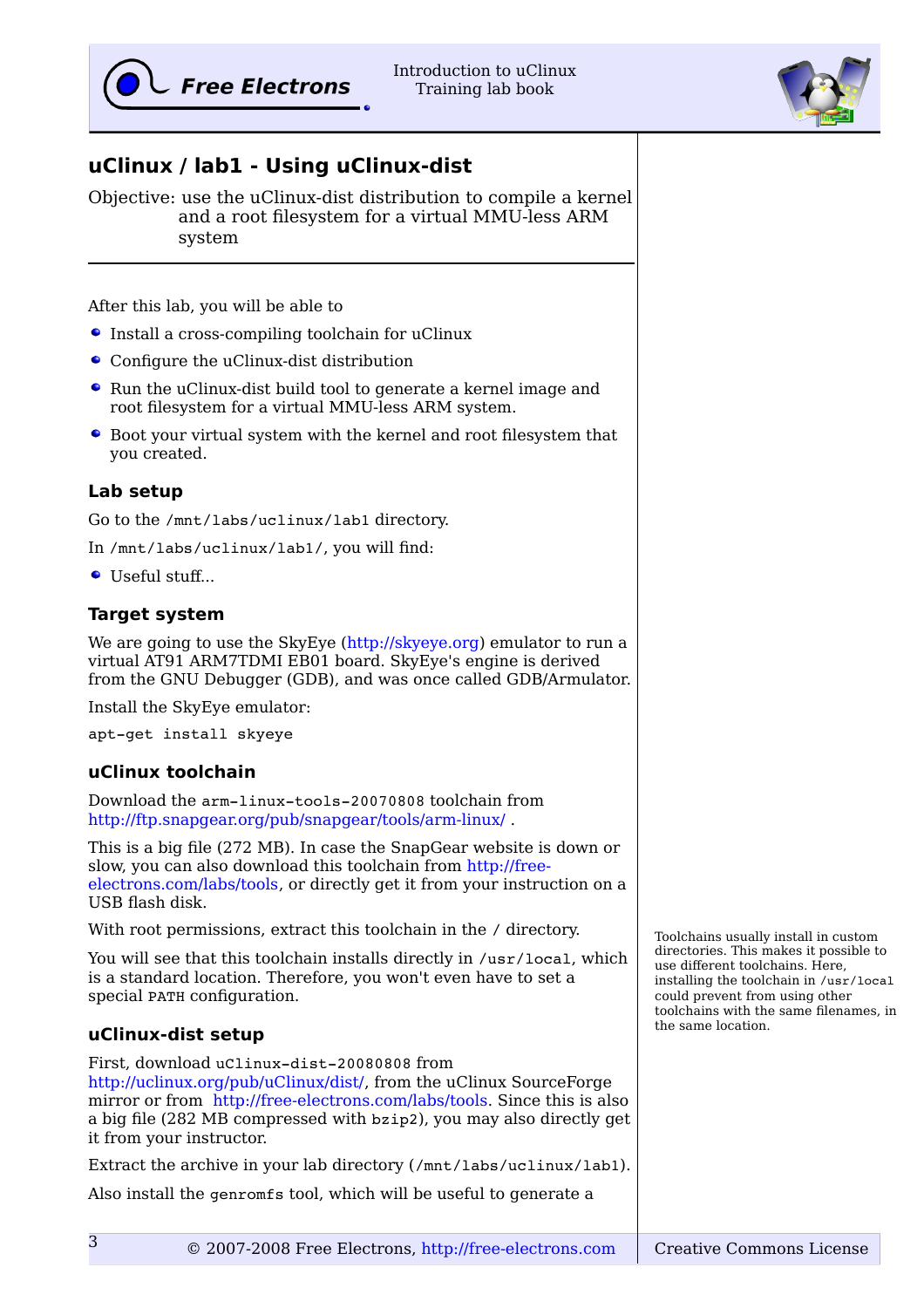

Introduction to uClinux Training lab book



romfs filesystem image.

apt-get install genromfs

### **uClinux-dist configuration**

Go to the uClinux-dist directory.

Start the configuration interface, by running make xconfig or make menuconfig.

In Vendor/Product Selection, choose GDB as the vendor. Then, in GDB Products, choose SkyEye.

In Kernel/Library/Defaults Selection, enable Customize Kernel Settings and Customize Application/Library Settings.

Then, quit the interface (File -> Quit), accepting to save your configuration. After a few seconds, the uClinux-dist Makefile will then run the configuration interfaces for the kernel and for applications and libraries.

In the kernel configuration interface, set the kernel command line (CONFIG CMDLINE in the Boot options menu) to init=/bin/sh. Save your settings and quit this interface.

Now, the applications and library configuration interface appears. Have a look at the default settings. These settings will generate a root filesystem that works and is sufficient for the needs of this lab.

#### **Building the root filesystem**

uClinux-dist makes it very easy to do! You just need to run:

make

After a few minutes (5 to 15, according to how fast your workstation is), the build job is complete.

Look at the images/ directory. In our case, you will find:

- romfs-inst.log A report of the creation of the filesystem. Shows the files inside.
- $\bullet$  linux The image of the Linux for your target.
- boot.rom The root filesystem image (a romfs filesystem in our case).

Of course, the contents of the images/ directory depends on the target you chose.

# **Booting your system**

Go back to the main lab directory (/mnt/labs/uClinux/lab1).

Have a look at the skyeye-at91.conf file. It describes how the AT91 EB01 board is emulated. You can see that parts of its address space maps to the contents of the ./uClinux-dist/images/boot.rom file. This corresponds to the ROM of the virtual board.

You can try to start your virtual machine now:

skyeye -e uClinux-dist/images/linux -c skyeye-at91.conf

Unlike QEMU, SkyEye can't pass parameters to a Linux kernel. Hence, you have to hardcode Linux kernel parameters at kernel compile time.

SkyEye options: -e: (ELF executable format) kernel file -c: SkyEye configuration file.